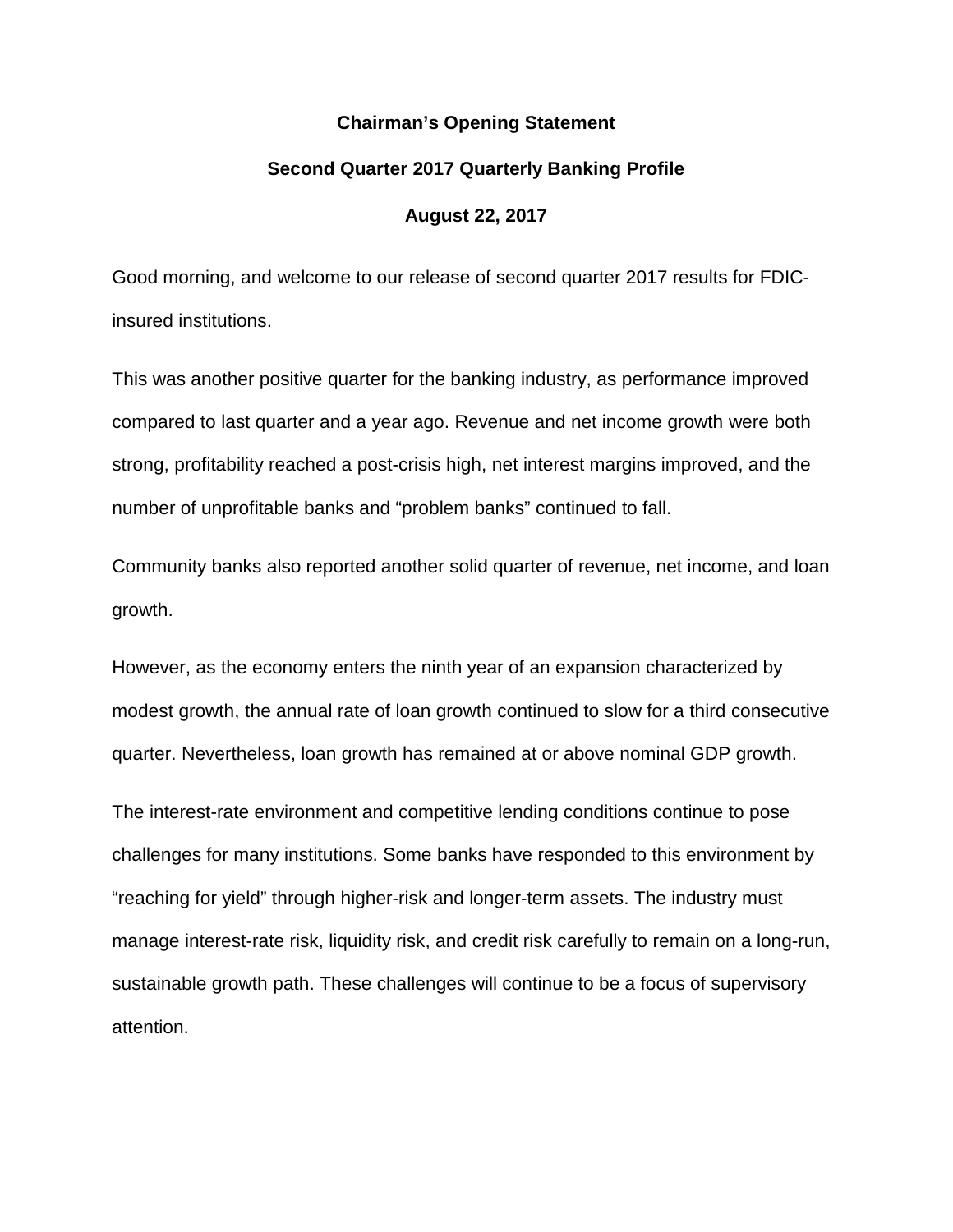## **Chart 1: [Quarterly Net Income](https://www.fdic.gov/bank/analytical/qbp/2017jun/chart1.html)**



**Quarterly Net Income**

All FDIC-Insured Institutions

Our first chart shows that net income for the industry was 48.3 billion dollars during the quarter, a 10.7 percent increase from a year ago. Nearly two-thirds of all banks reported year-over-year growth in quarterly net income, and only 4 percent of banks reported a net loss during the quarter.

The industry's return on assets was 1.14 percent in the second quarter. That is up from 1.06 percent a year ago, and is the highest quarterly return on assets since the second quarter of 2007.

Community banks reported net income of 5.7 billion dollars in the second quarter, an increase of 8.5 percent from a year earlier.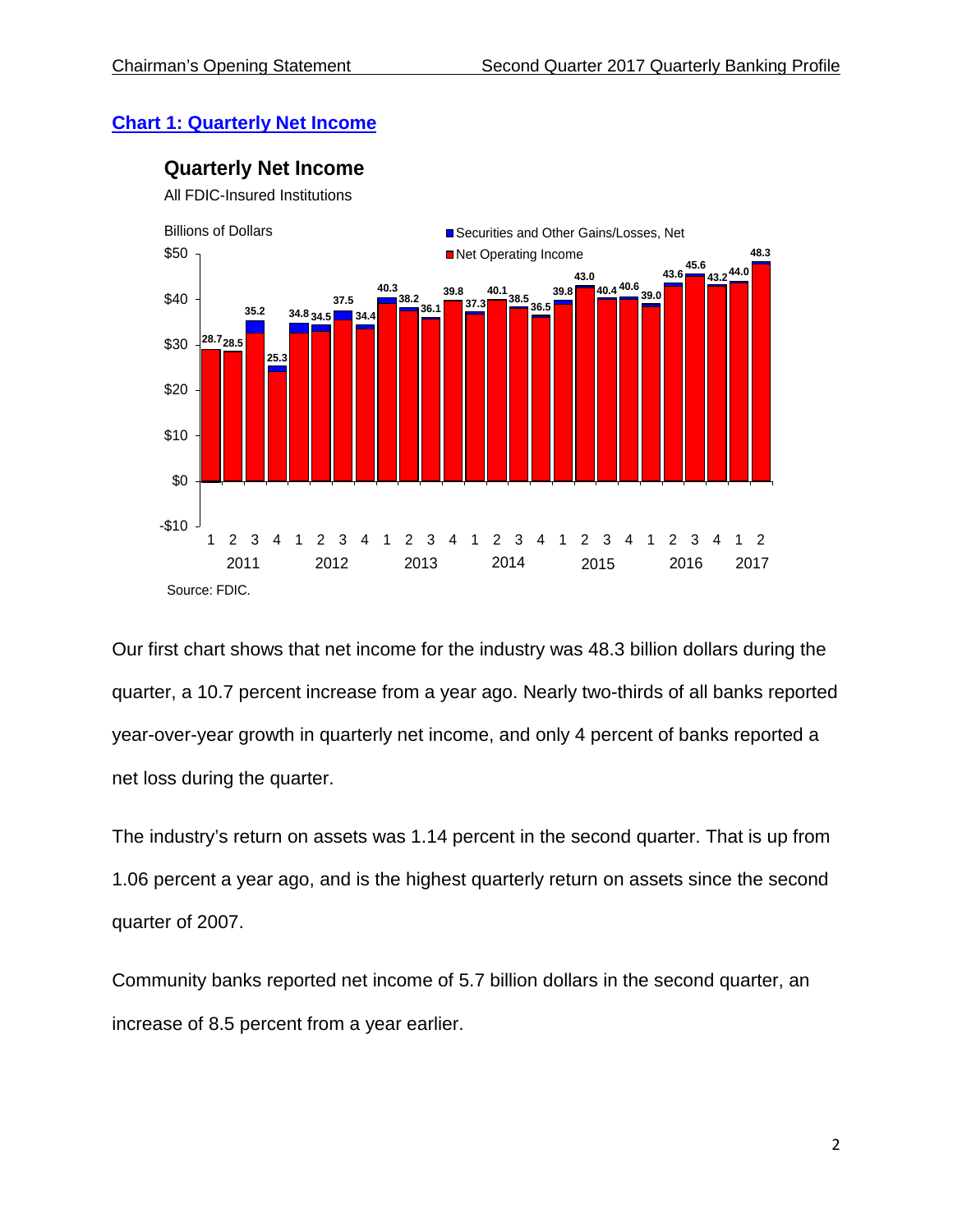## **Chart 2: [Quarterly Net Operating Revenue](https://www.fdic.gov/bank/analytical/qbp/2017jun/chart2.html)**



## **Quarterly Net Operating Revenue**

Chart 2 shows that net operating revenue was 190.5 billion dollars in the second quarter, an increase of 6.1 percent from a year earlier. The increase in revenue was broad-based across the industry, as three quarters of all banks reported higher revenue than a year ago.

The growth in revenue was due largely to higher net interest income, which grew by 9.1 percent from a year ago. Noninterest income grew by 1 percent.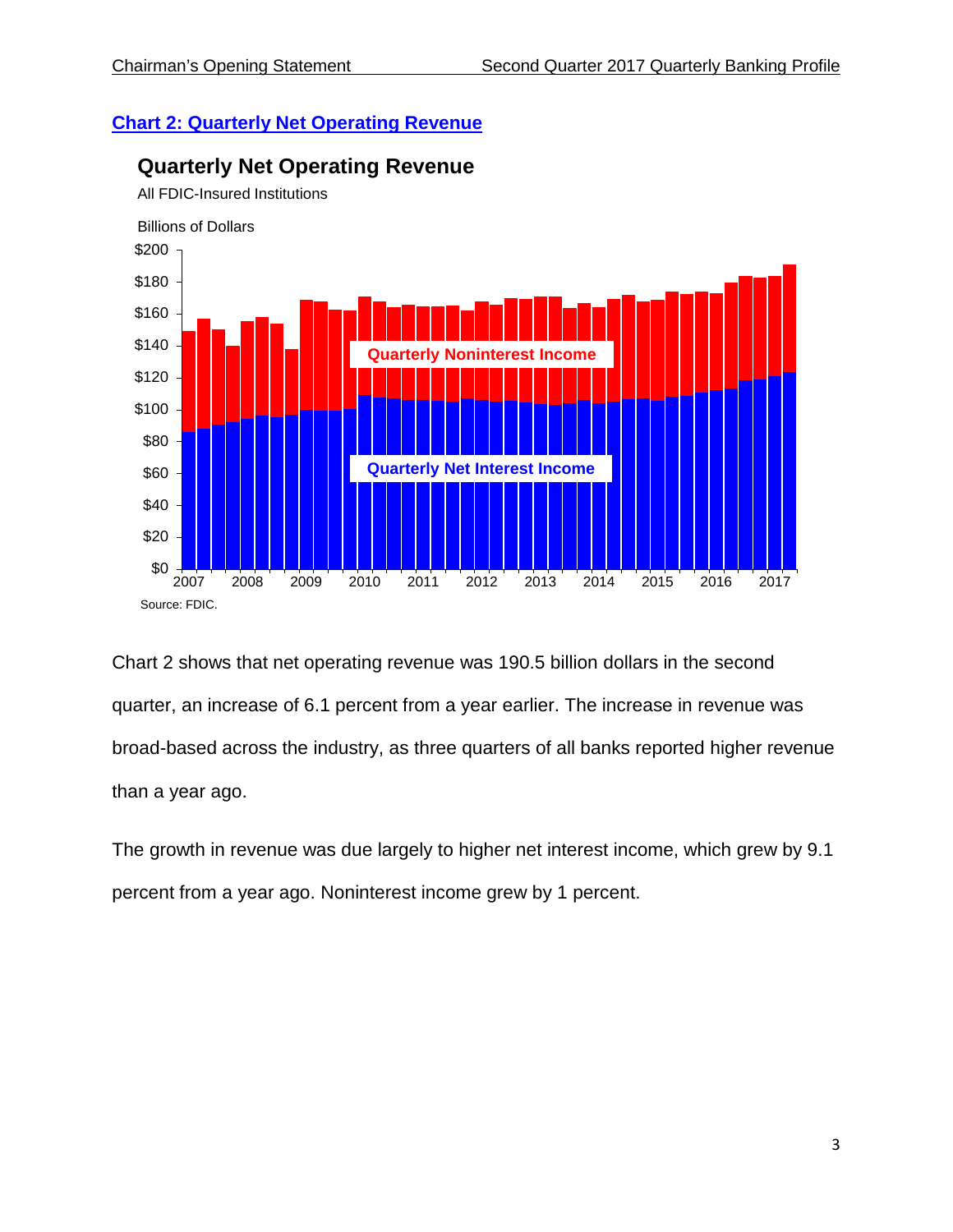## **Chart 3: [Net Interest Margin](https://www.fdic.gov/bank/analytical/qbp/2017jun/chartcb2.html)**

### **Net Interest Margin**



Strong growth in net interest income was driven by an increase in net interest margins as short-term interest rates have risen. Chart 3 shows that the average margin for the industry was 3.22 percent in the second quarter, up from 3.08 percent a year ago, and a post-crisis low of 3.02 percent in the first quarter of 2015.

Community banks continue to report higher net interest margins than the overall industry. However, the gap has narrowed in recent quarters. Large institutions have benefitted more than community banks from rising short-term interest rates, as large institutions have a greater share of assets that reprice quickly.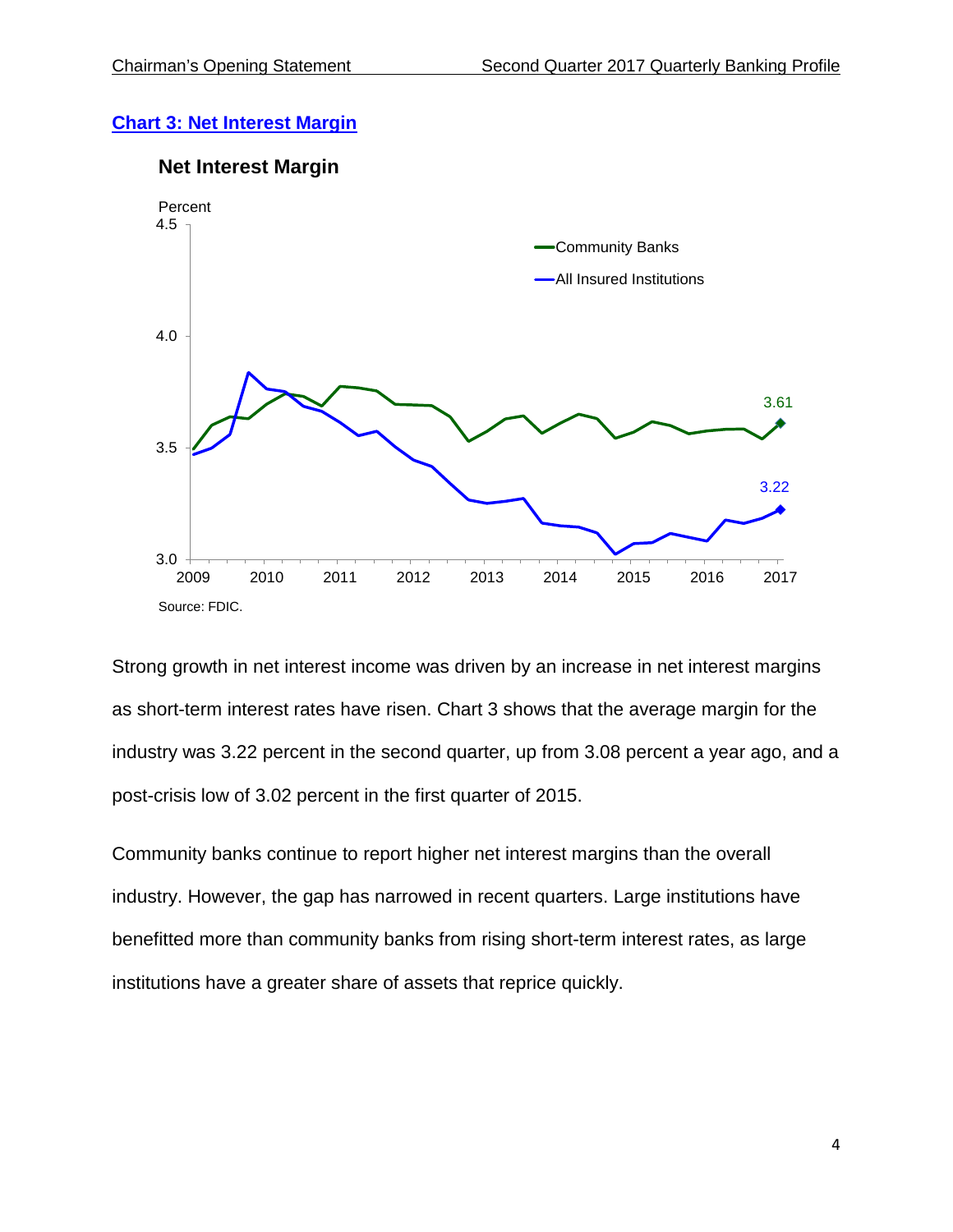## **Chart 4: [Loans and Securities > 3 Years as a Percent of Total Assets](https://www.fdic.gov/bank/analytical/qbp/2017jun/chart7.html)**



# **Loans and Securities > 3 Years as a Percent of Total Assets All Insured Call Report Filers**

Chart 4 shows that the share of longer-term assets relative to total industry assets remains elevated near the record high reached at the end of last year. Banks have been extending asset maturities to increase yields and maintain margins in a low-rate environment. However, this has left many institutions vulnerable to interest-rate risk.

Community banks are particularly vulnerable to interest-rate risk, as half of their assets mature or reprice in three or more years.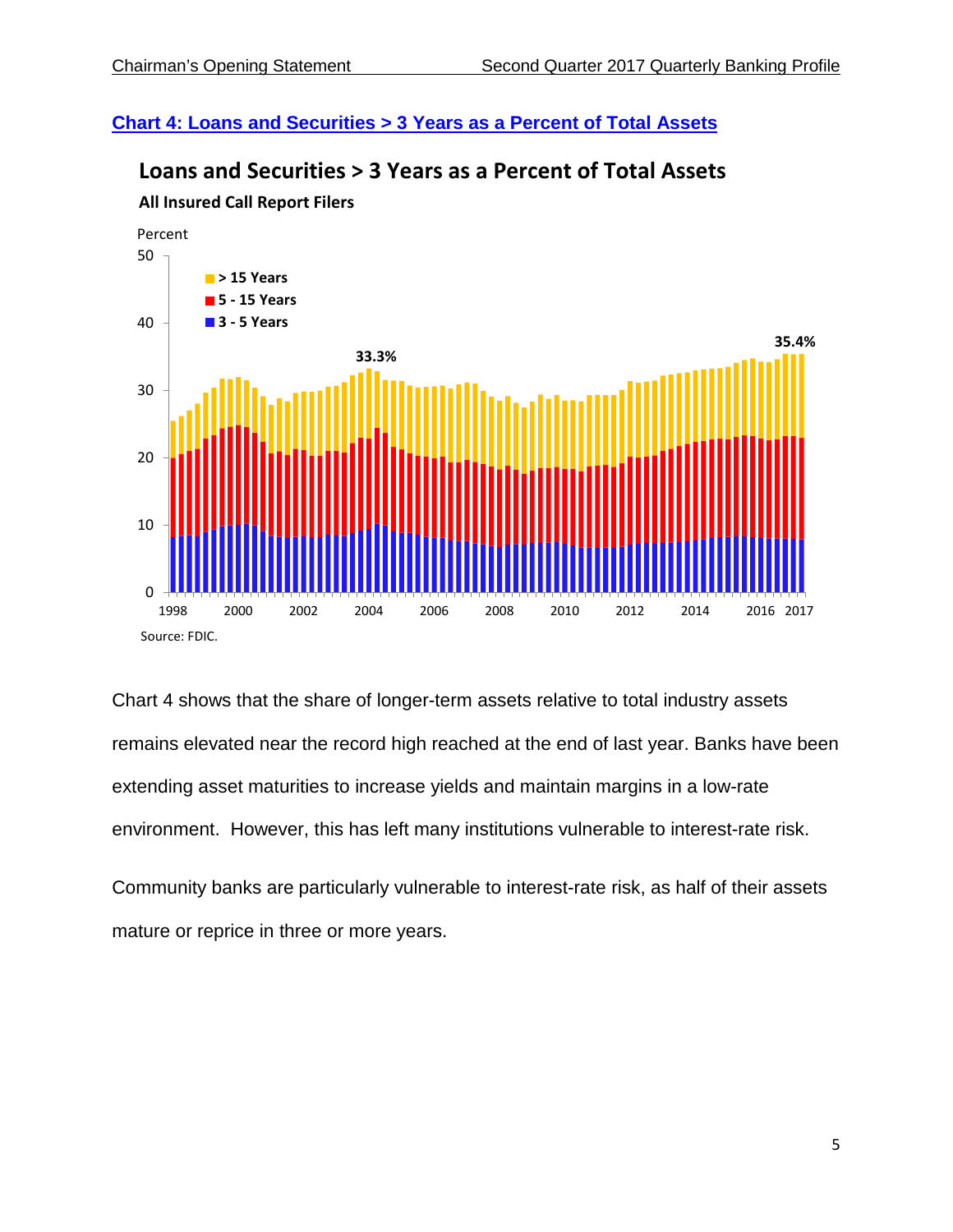## **Chart 5: [Quarterly Change in Loan Balances](https://www.fdic.gov/bank/analytical/qbp/2017jun/chart6.html)**

# **Quarterly Change in Loan Balances**

All FDIC-Insured Institutions



Source: FDIC. \*FASB Statements 166 and 167 resulted in the consolidation of large amounts of securitized loan balances back onto banks' balance sheets in the first quarter of 2010. Although the total amount consolidated cannot be precisely quantified, the industry would have reported a decline in loan balances for the quarter absent this change in accounting standards.

Chart 5 shows that loan balances increased 161 billion dollars during the quarter. The largest increase was in residential mortgage loans, followed by credit card balances and C&I loans. All major loan categories registered growth in the second quarter.

Loan balances rose 3.7 percent over the past year. This is down from a 4 percent increase last quarter and the post-crisis high of nearly 7 percent a year ago. As the U.S. economy enters the ninth year of expansion, a slowdown in loan growth is not unusual at this stage of the credit cycle. However, loan growth has been at or above nominal GDP growth, which is a typical benchmark against which loan growth is compared.

As has been the case throughout most of the post-crisis period, loan growth was stronger at community banks in the second quarter than the rest of the industry. Loan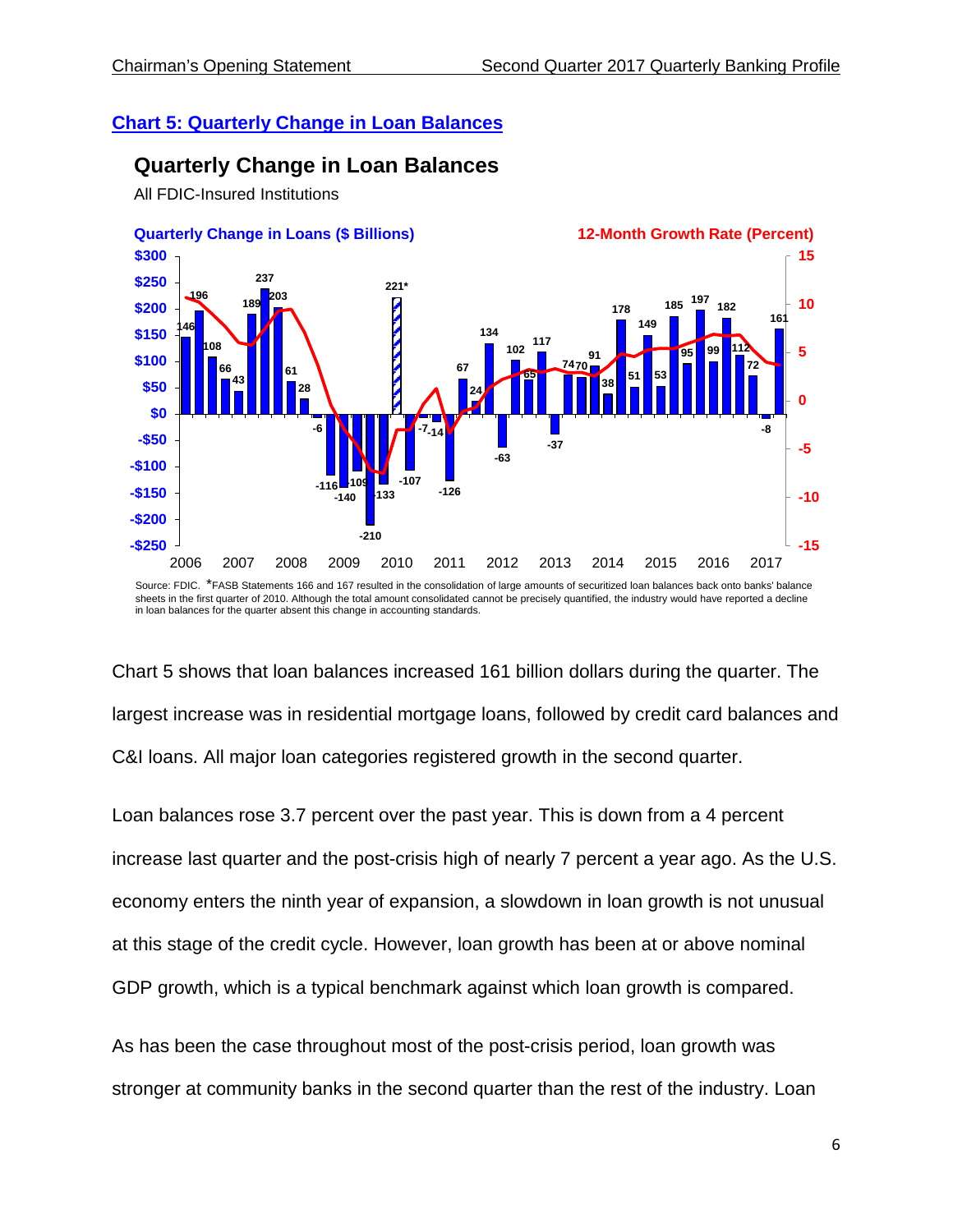growth at community banks was 2.7 percent during the quarter and 7.8 percent over the past year.

Community banks, which account for 43 percent of the industry's small loans to businesses, continued to increase their lending to small businesses at a faster pace than the industry. Small loans to businesses by community banks rose 2.7 percent during the past year, compared to a 1 percent increase for the entire industry.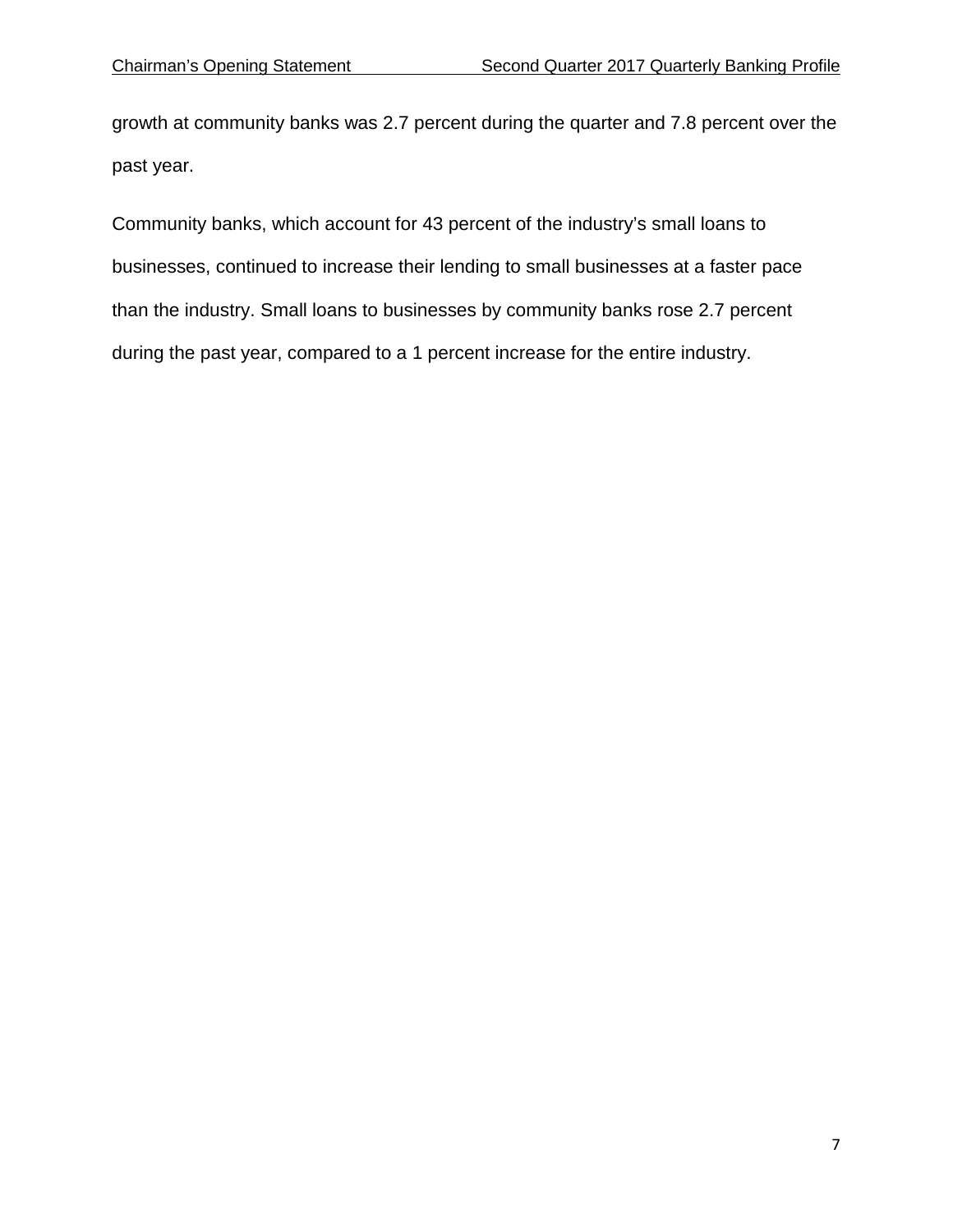## **Chart 6: [Noncurrent Loan Rate and Quarterly Net Charge-Off Rate](https://www.fdic.gov/bank/analytical/qbp/2017jun/chart4.html)**





Our next chart shows that overall asset quality remains strong. The noncurrent rate continued to fall in the second quarter, and the net charge-off rate remains near the cyclical low. However, while charge-offs have been declining in most loan categories, they were higher than a year ago for credit cards and auto loans.

All FDIC-Insured Institutions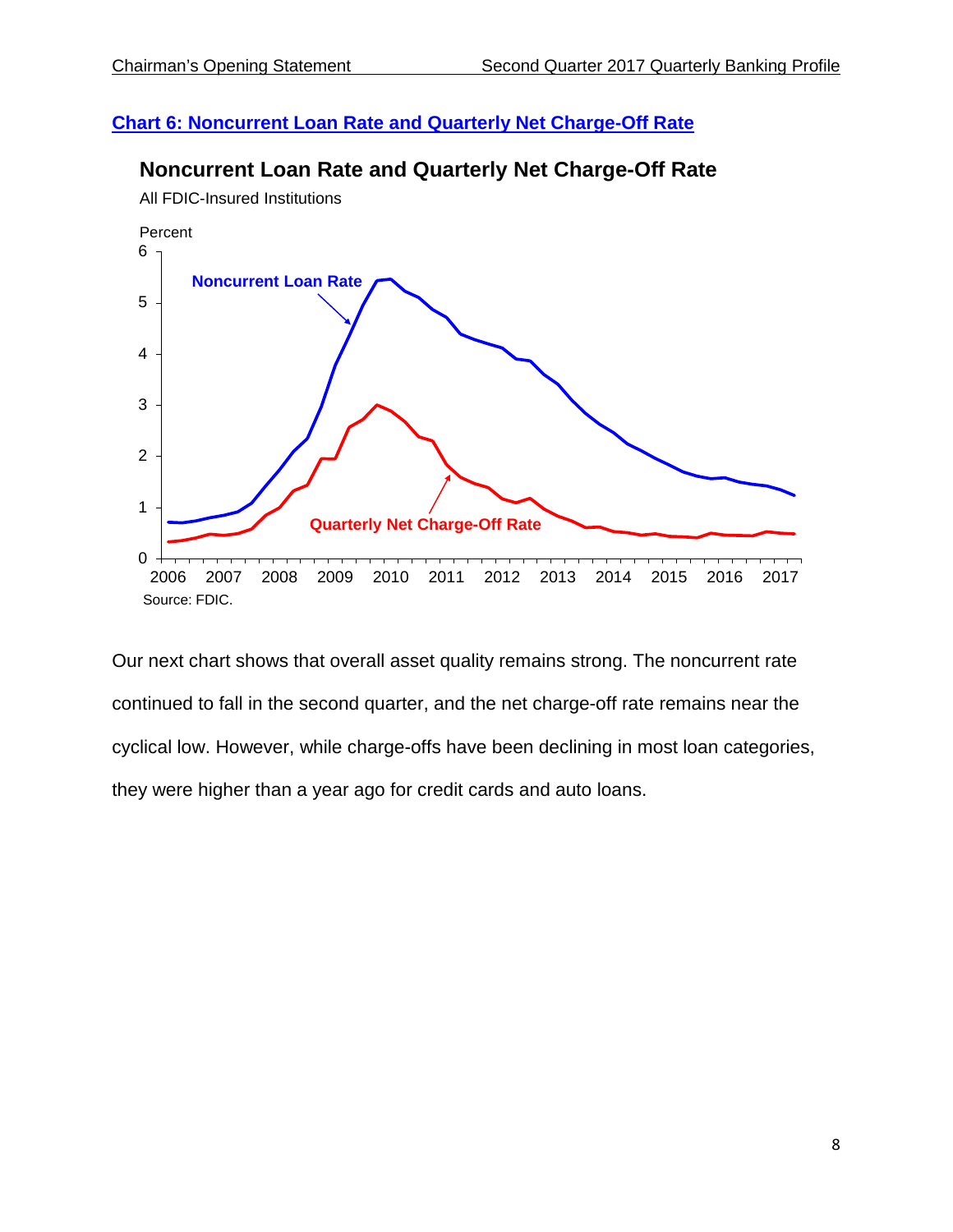## **Chart 7: [Reserve Coverage Ratio](https://www.fdic.gov/bank/analytical/qbp/2017jun/chart5.html)**



#### **Reserve Coverage Ratio\***

Chart 7 shows that the industry's reserve coverage ratio, which measures loan-loss reserves relative to total noncurrent loan balances, was 104 percent at the end of the quarter. This is the highest level since the third quarter of 2007. It shows that the industry's capacity to absorb credit losses continues to improve as noncurrent loan balances decline and loan-loss reserves remain relatively stable.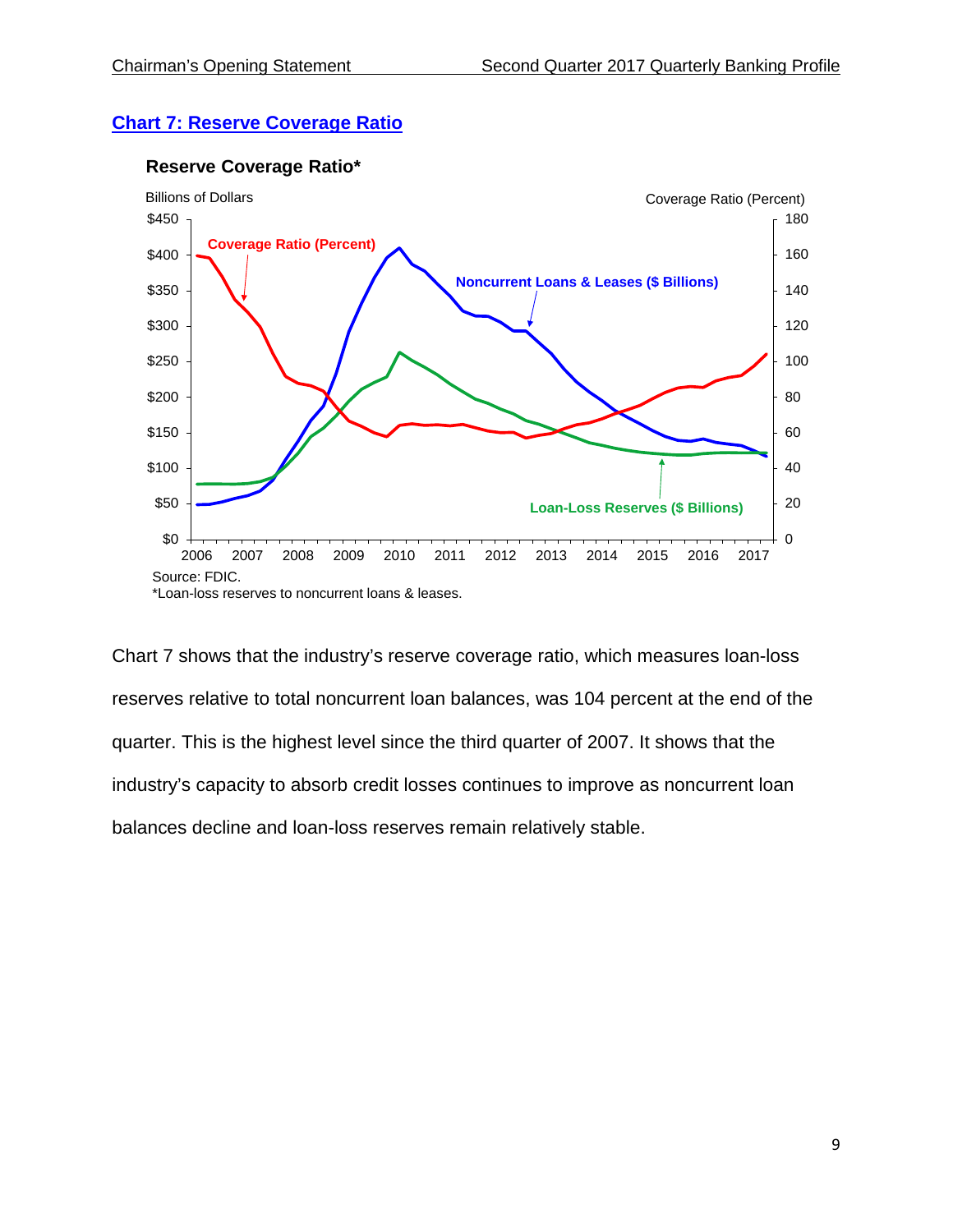## **Chart 8: [Number and Assets of Banks on the "Problem Bank List"](https://www.fdic.gov/bank/analytical/qbp/2017jun/chart8.html)**



# **Number and Assets of Banks on the "Problem Bank List"**

Chart 8 shows that the number of banks on the FDIC's "Problem Bank List" fell from 112 to 105 during the quarter. This is the smallest number of problem banks since the first quarter of 2008. Three banks failed during the second quarter.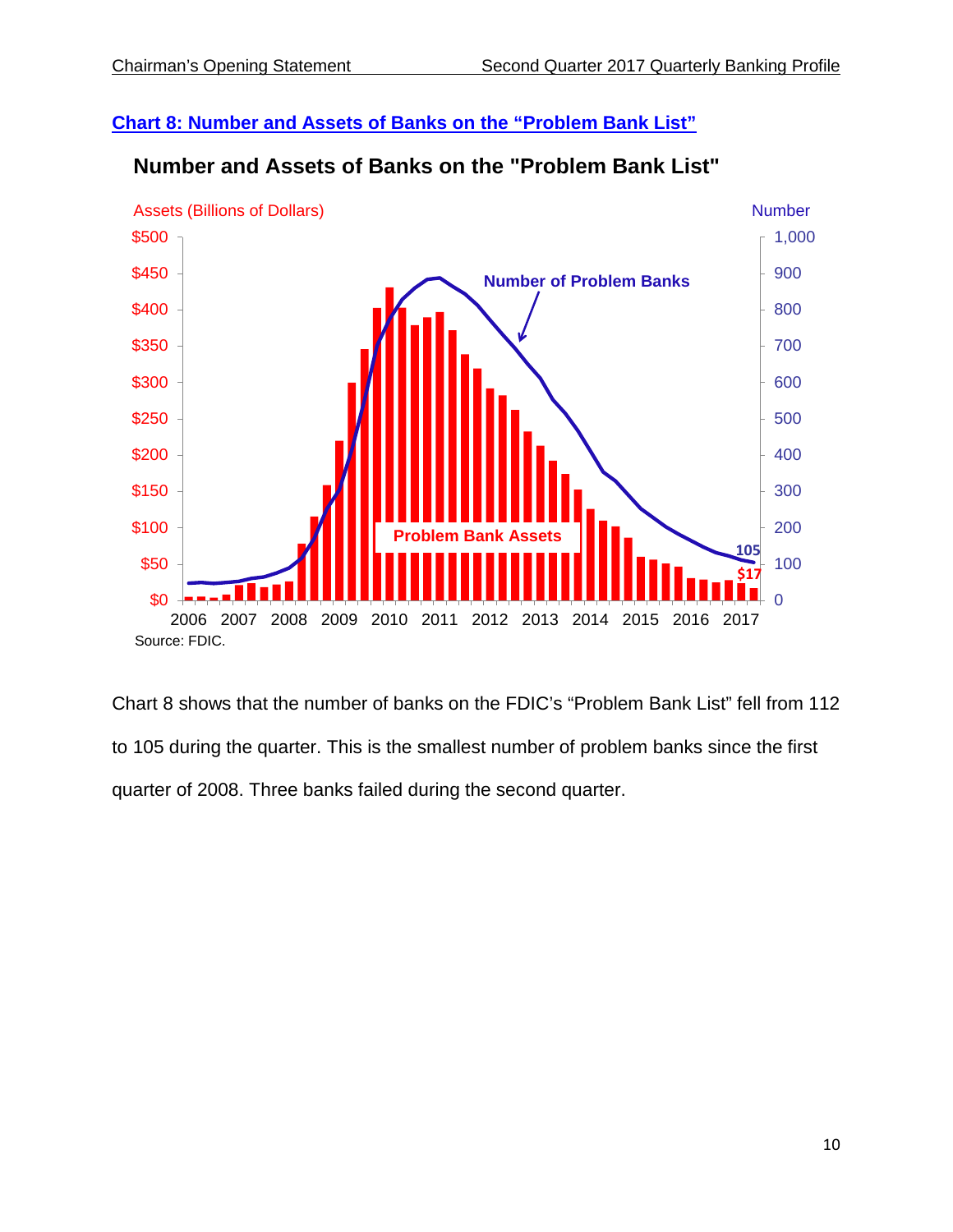#### **Chart 9: [DIF Reserve Ratio, 2005-2017](https://www.fdic.gov/bank/analytical/qbp/2017jun/chart9.html)**



The Deposit Insurance Fund balance was 87.6 billion dollars on June 30, 2017, up 2.7 billion dollars from March 31. Assessment income largely drove the quarterly increase. Estimated insured deposits totaled 7.1 trillion dollars at the end of June, 0.4 percent lower than the March 31 level but 5.5 percent higher than insured deposits on June 30 of last year.

Chart 9 shows that the reserve ratio was 1.24 percent on June 30, up from 1.20 percent at the end of last quarter. This is the highest reserve ratio since the fourth quarter of 2005.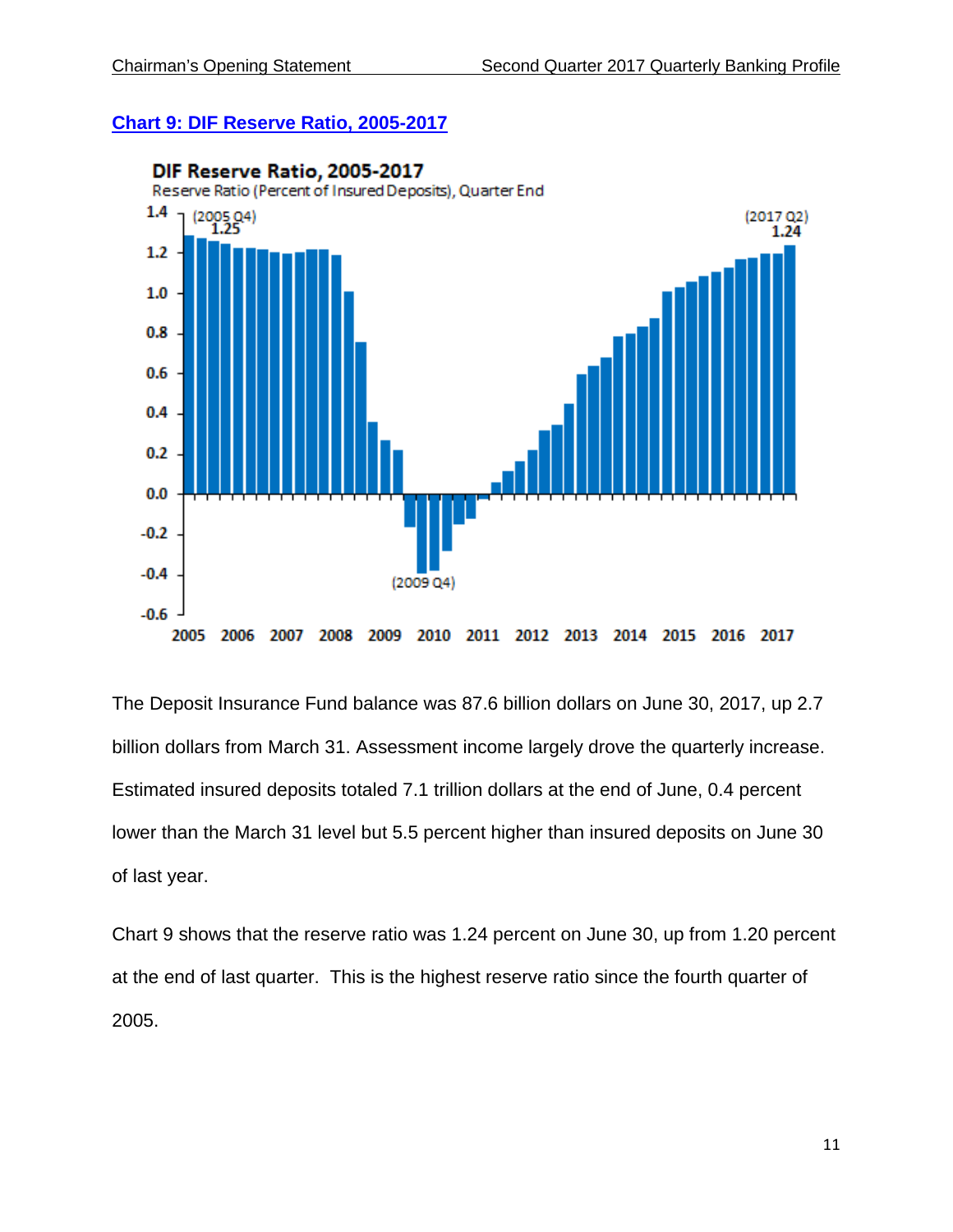As required by law, the Deposit Insurance Fund must achieve a minimum reserve ratio

of 1.35 percent by September 30, 2020.

We remain on track to meet this mandate.